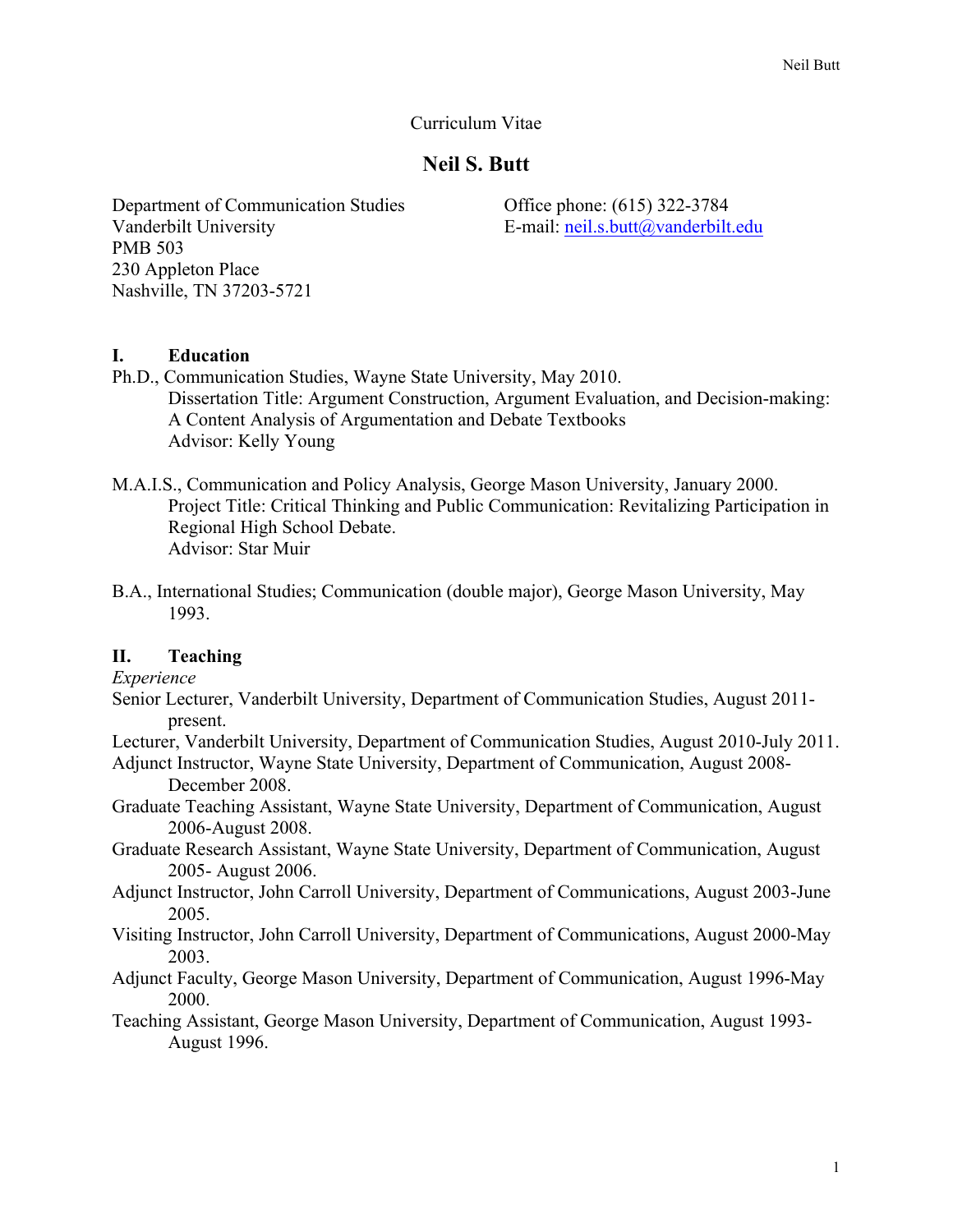## *Courses Taught*

**Argumentation and Debate** (as Comm 260: Basic Debate Theory and Practice at GMU, as CO 245: Argumentation and Debate at JCU, as Comm 2110: Argumentation and Debate at WSU, and as CMST 200/2100 at Vanderbilt).

Introduction to argumentation and debate, focusing on argument construction, presentation, refutation, and evaluation. Includes theory and practice.

### **Interpersonal and Small Group Communication** (as Comm 101: Introduction to Interpersonal Communication at GMU)

Introductory level course in interpersonal and small group communication. This particular class at GMU was actually focused more on small group communication, despite the title.

## **Persuasion** (as CMST 201 at Vanderbilt)

This was a combination of traditional and social scientific theories of persuasion which required students to apply persuasion theory at multiple levels, such as analyzing mass media persuasive campaigns and applying persuasive techniques in a public speaking situation.

**Public Speaking** (as Comm 100: Introduction to Oral Communication at GMU, CO 100: Speech Communication at JCU, and as CMST 100/1500: Foundations of Public Speaking at Vanderbilt) Introductory public speaking course. All versions have included informative, persuasive, and argumentative speeches, as well as audience analysis. Some versions have included ceremonial and impromptu speaking, and some included presenting with technology.

**Research Methods** (as Comm 250: Introduction to Communication Research at GMU) Introduction to the field of communication and an overview of a variety of research methods, including both quantitative and qualitative approaches.

**Rhetorical Criticism** (as Comm 300: Foundations of Public Communication at GMU) Overview to rhetorical criticism that included a variety of critical methods from Neo-Aristotelian to Feminist criticism.

### **Independent Studies/Directed Readings** (as CMST 289/3850 at Vanderbilt)

I have overseen several independent studies/directed readings projects. Most projects have focused on aspects of debate pedagogy (including developing a guide for transitional debaters, comparing and evaluating different approaches to teaching debate, and comparing different approaches to coaching debate), but I have also worked with students in other areas, such as communicating scientific and technical information on climate change and policy responses to public audiences.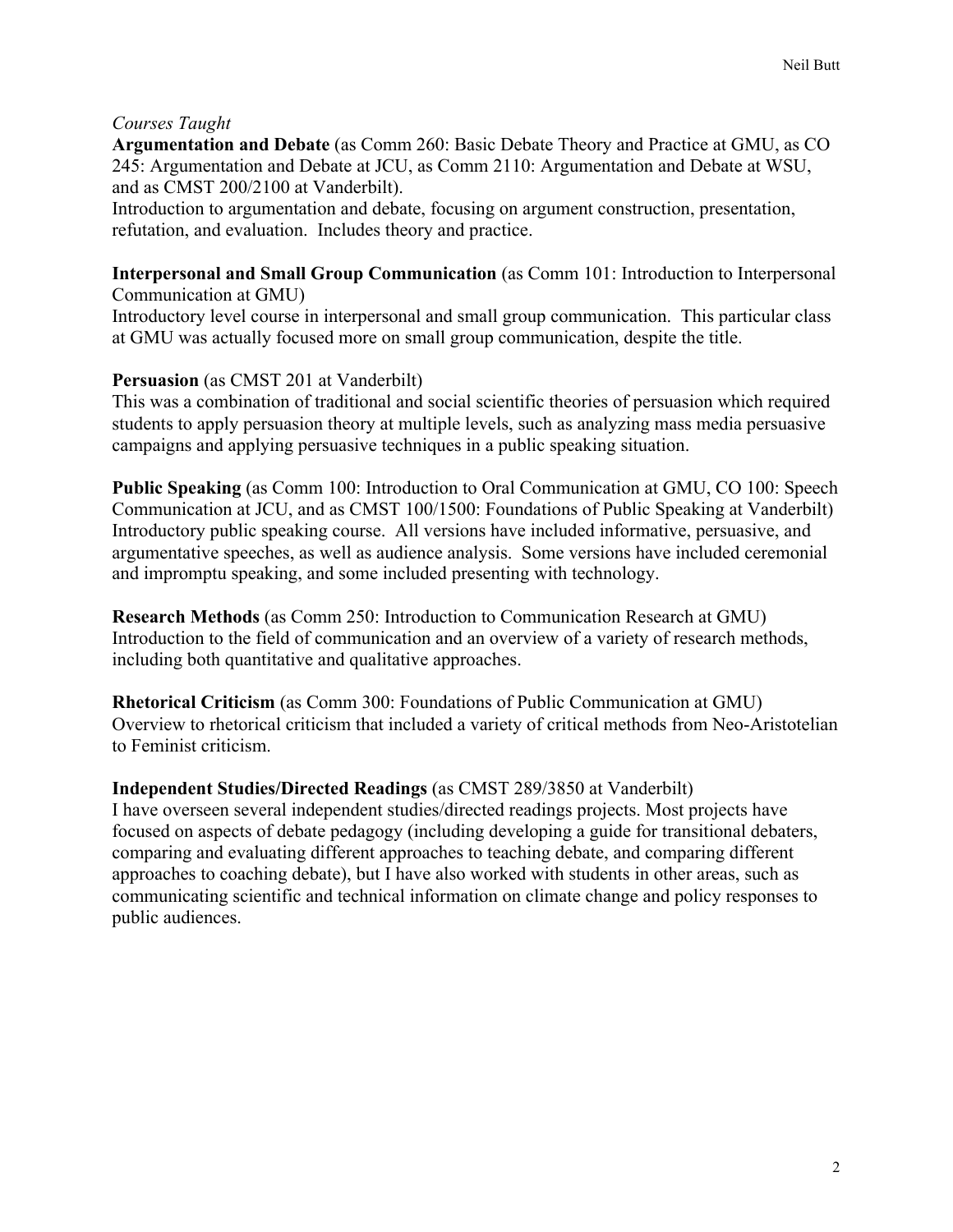## **III. Debate**

*Coaching Experience*

Director of Debate, Vanderbilt University, January 2014-present.

Assistant Director of Debate, Vanderbilt University, August 2010-January 2014.

Assistant Debate Coach, Wayne State University, August 2005-August 2008.

Assistant Director of Debate, John Carroll University, August 2000-May 2005.

Assistant Debate Coach, George Mason University, August 1992-May 2000.

Assistant Debate Coach, Thomas Jefferson High School for Science and Technology, August 1991-June 1992.

Director of Debate, Langley High School, Langley, VA, August 1990-June 1991.

Assistant Debate Coach, Mount Vernon High School, August 1988-June1990.

## *Tournament Administration*

Tab room director, Vanderbilt University College Debate Tournament, 2010-2015.

Tab room director, American Debate Association Fall Championship at Wake Forest University, 2013 & 2015.

Tab room director, Hoosier Invitational College Debate Tournament, Indiana University, 2015.

- Tab room director for Policy Debate, DSR-TKA National Tournament (at the University of Florida), February 2012.
- Tab room director, John Carroll University "Austin J. Freeley" College Debate Tournament, 2000-2009.
- Tab room director, "Motor City Classic" Debate Tournament at Wayne State University, 2005- 2008.
- Tab room director, Edward Pappas High School Debate Tournament at Wayne State University, 2005-2008.
- Host, Michigan Interscholastic Forensic Association Middle Level Spring Tournament, 2006- 2008.
- Tab room director, Detroit Urban Debate League, 2006-2008.
- Tab room director, Case Western Reserve High School Debate Tournament, November 2004.
- Tab room director and Host, Ohio High School Pre-District Qualifier Debate Tournament, 2000- 2004.
- Tab room director and Host, John Carroll University High School Round Robin Debate Tournament, 2000-2001.

Tab room staff, George Mason University High School Debate Tournament, 1992-2000. Tab room staff, George Mason University "Patriot" College Debate Tournament, 1992-2000. Tab room director, Virginia High School League State Tournament, 1997.

# *Institute/Workshop Administration*

- Interim Dorm Director, Catholic University "Capitol Classic" High School Debate Institute, June 2002.
- Future Stars (Novice) Program Director and Dorm Director, Catholic University "Capitol Classic" High School Debate Institute, June-July 2001.

Instructor, George Mason University High School Debate Workshop, 1989-1997.

Director, George Mason University High School Debate Workshop, 1992-1995.

Instructor, George Mason University College Debate Workshop, 1992-1994.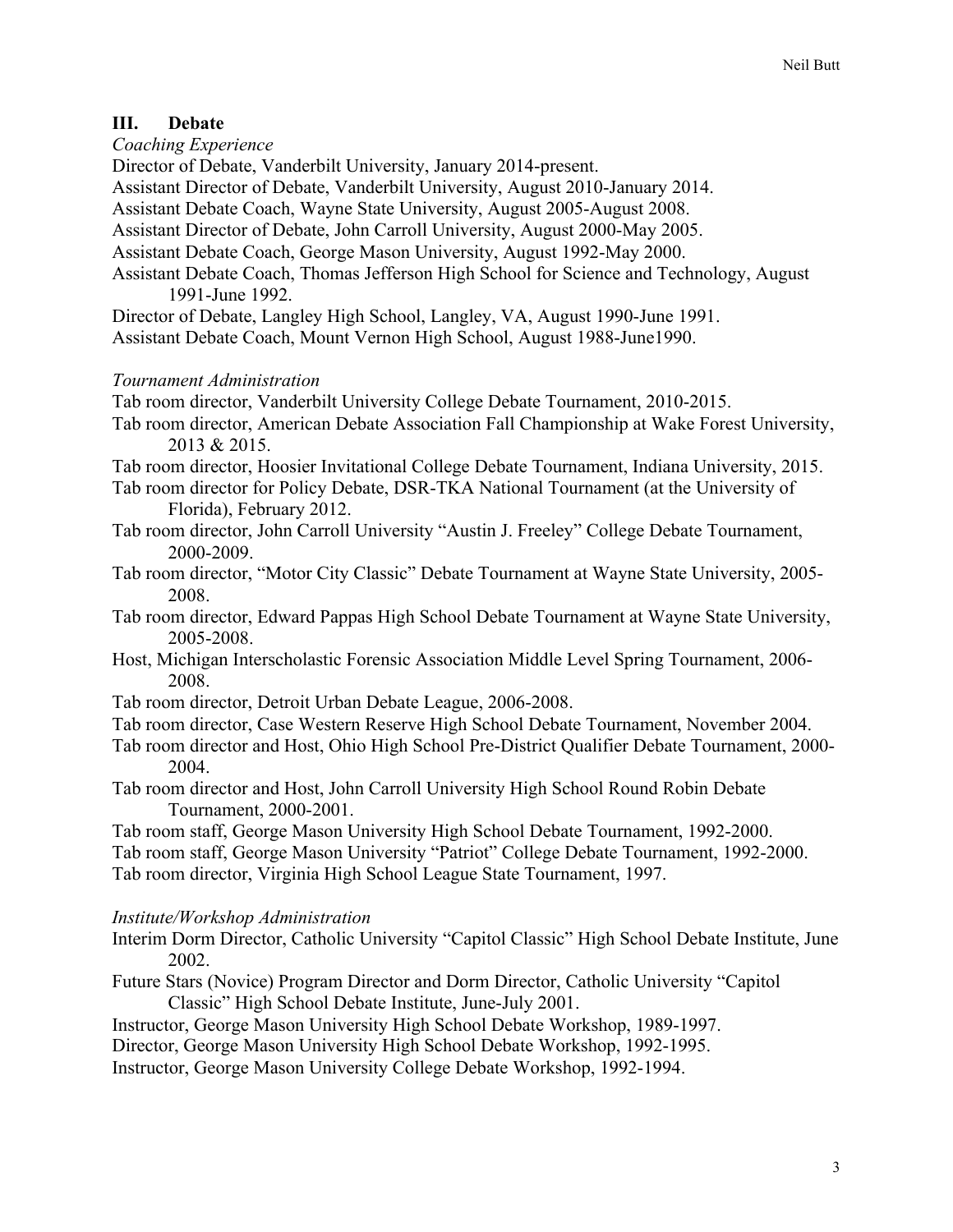*Individual Awards:*

SEC/District 6 Debate Coach of the Year, 2011.

Namesake for "Neil Butt Judging Award", awarded annually to debate judge providing the best written feedback to students at the West Virginia University "Mountaineer Classic"

Debate Tournament, starting in 2003 (I didn't win it then—they just named it after me).

"Neil Butt Judging Award", West Virginia University "Mountaineer Classic" Debate Tournament, 2005 (I won the award they named after me in 2005).

Critic of the Year, East Central Region, 2003, 2005.

Critic's Award, Towson University "Chesapeake Novice and JV Nationals", 2001, 2003.

*Selected Team Awards:*

### **Vanderbilt University (2010-present)**

Overall debate program standing in the American Debate Association (ADA):

Ranked #4 in the nation in 2016.

Ranked in top 10 every year since 2010.

Ranked in top 5 every year but one (#7 in 2013).

First Round At-Large Bid to the National Debate Tournament, 2011.

National Debate Tournament (NDT) Qualifiers, 2011, 2014, 2015.

- CEDA National Tournament: 6 Debate All-American Awards and 21 Debate Scholar Awards, 2011-2015.
- ADA National Champions, Open division, 2011.
- ADA National Champions, JV division, 2012.
- ADA National Champions, Novice division, 2011.
- Top Speaker, ADA National Tournament, JV Division, 2012.
- Top Speaker, ADA National Tournament, Novice Division, 2011.

Delta Sigma Rho-Tau Kappa Alpha (DSR-TKA- Forensics Honor Society) National Champions, Novice division, 2012.

- SEC Tournament: District 6 Champions in Open, 2011.
- SEC Tournament: District 6 Champions in JV, 2011, 2016.
- SEC Tournament: District 6 Champions in Novice, 2011, 2013, 2014, 2015, 2016.

Top-10 Finish, Madison Cup debates (resulted in \$500 award for the Debate Team).

Participants in Lafayette international debates, 2014, 2015.

Participants in Mvubu international debates, October 2014.

### **Wayne State University (2005-2008)**

ADA National Champions, Open division, 2007. ADA National Finalists, Junior Varsity division, 2006. Semifinalists, CEDA National Tournament, 2007. Semifinalists, National Debate Tournament, 2006, 2007. Top Speaker, National Debate Tournament, 2007. Qualifiers to National Debate Tournament: 2006 (2 teams), 2007 (2 teams), 2008 (2teams)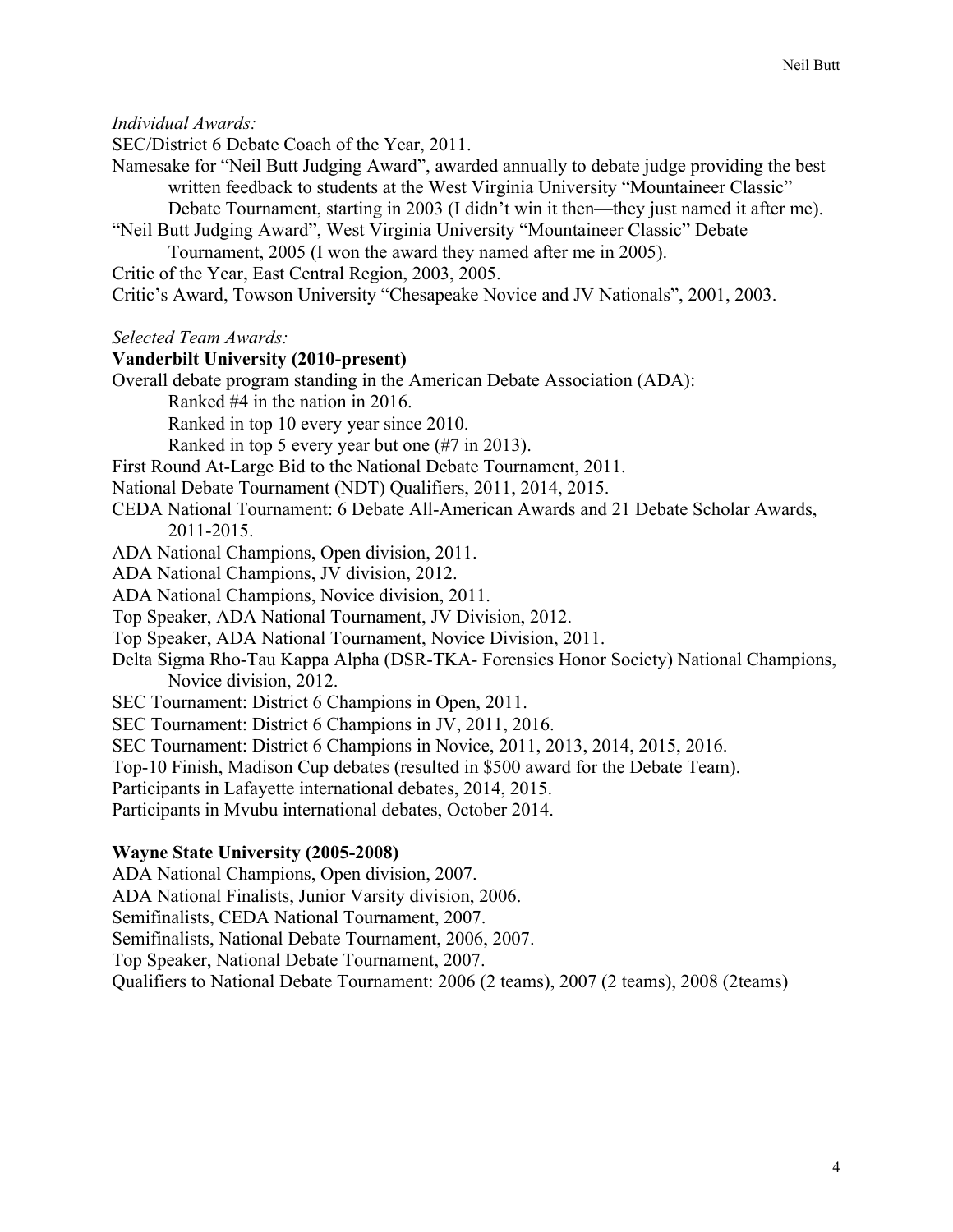### **John Carroll University (2000-2005)**

Finalists, ADA National Tournament, Junior Varsity division, 2002. Semifinalists, CEDA National Tournament, 2001. Semifinalists, ADA National Tournament, Open division, 2001. Octafinalists, National Debate Tournament, 2001.

### **George Mason University (1992-2000)**

ADA National Champions, Novice division, 1993, 1997, 2000. ADA National Champions, Junior Varsity division, 1994, 1998. ADA National Champions, Open division, 1993, 1994. Octafinalists, National Debate Tournament, 1993, 1994 (2 teams simultaneously). Double-octafinalists, National Debate Tournament, 1998. First Round At-Large Bid to the National Debate Tournament, 1993, 1994. Qualifiers for National Debate Tournament, 1993-2000.

### *Other Debate-related Activities*

Advisor, Nashville-area Elementary and Middle School debates, 2011-present.

Advisor, Great Debaters Series, 2010-present.

Volunteer, Nashville Debate League, 2010-present.

Volunteer, Wayne State University DebateWatch, October 2008.

Wayne State University Liaison, Detroit Urban Debate League, 2006-2007.

Advisor, Student Debate on Business Ethics, John Carroll University, November 2004.

Co-Coordinator for John Carroll University, DebateWatch, September-October 2004.

Advisor, Student Debate on Iraq, John Carroll University, November 2002.

Co-host for John Carroll University, British national debate team, 2002

### **IV. Advising**

Interdisciplinary Major Advisor, Vanderbilt University, January 2014-May 2015.

- Internship Advisor, Communication Studies Department, Vanderbilt University, January-May 2012.
- Student Advisor, Department of Communications, John Carroll University, January 2004-May 2005.
- Faculty Sponsor, Cooperative Education Program, John Carroll University, September 2004- May 2005.
- Project Advisor, Master of Arts in Interdisciplinary Studies, George Mason University, January 2000-May 2003.
- Student Advisor, Department of Communication, George Mason University, August 1993-May 2000.
- Project Advisor, Bachelor of Arts in Interdisciplinary Studies, George Mason University, January 2000-May 2000.

# **V. Research**

*Books*

Muir, S. A., & Butt, N. S. (2009). *The lore and practice of policy debate*. Fairfax, VA: Athena Communication. [10 annual editions; 2000-2009 editions published by Paradigm Research in Denton, Texas.]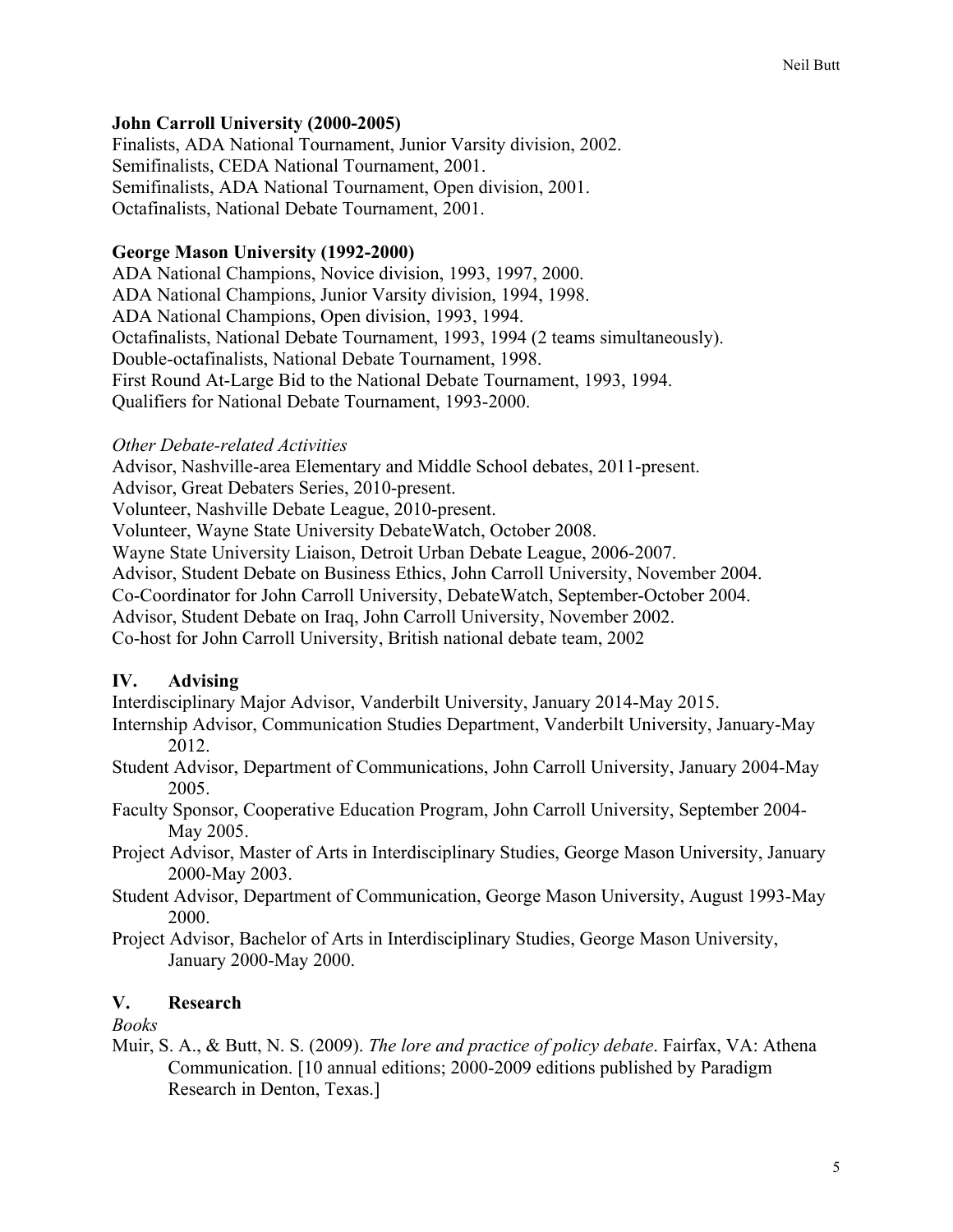- Muir, S. A., & Butt, N. S. (1999). *The George Mason University college policy debate manual*. Fairfax, VA: Athena Communication. [5 annual editions 1995-1999]
- Muir, S. A., & Butt, N. S. (1999). *The George Mason University high school policy debate manual*. Fairfax, VA: Athena Communication. [5 annual editions 1995-1999]

#### *Book Chapters*

O'Donnell, T., Butt, N. S., Bauschard, S., Bellon, J., Decker, W., Katsulas, J., … Packer, J. (2010). A rationale for intercollegiate debate in the twenty-first century. In A. D. Louden (Ed.), *Navigating opportunity: Policy debate in the 21st century* (pp. 27-56). New York: International Debate Education Association.

*Competitive Papers*

- Butt, N. S. (2009, November). *Stable core content but changed pedagogical approach: Judging debates as a method to increase decision making ability*. Paper presented at the annual meeting of the National Communication Association, Chicago, IL.
- Butt, N. S. (2001, April) *The Classic Division: An Effort to Renew Interest in High School Policy Debate*, Top Three Paper in Argumentation and Forensics, Eastern Communication Association Convention, Portland, ME.

*Invited Papers*

- Butt, N. S. (2011, April). *Integrating Argumentation and Debate into Public Speaking Classrooms*. Paper presented at the annual meeting of the Eastern Communication Association, Arlington, VA.
- Butt, N. S. (2010, April). *New Technology Use in Debate*. Paper presented at the annual meeting of the Eastern Communication Association, Baltimore, MD.
- Butt, N. S. (2009, November). *Cooperation and competition: Adding cooperative elements to an argumentation and debate classroom without sacrificing the benefits of competition*. Paper presented at the annual meeting of the National Communication Association, Chicago, IL.
- Butt, N. S. (2008, November). *The critical thinking movement: An unconventional social movement*. Paper presented at the annual meeting of the National Communication Association, San Diego, CA.
- Butt, N. S. (2008, May). *Mutually reinforcing: The application of debate to critical pedagogy and critical pedagogy to debate*. Paper presented at the annual meeting of the Eastern Communication Association, Pittsburgh, PA.
- Butt, N. S. (2007, April). *In Defense of 'Old School' ADA: Why Rules are Good for Debate Education*. Eastern Communication Association Convention, Providence, RI.
- Butt, N. S. (2002, November). *Judging Dilemmas: Exploring Tensions between Competing Judging Demands*. National Communication Association Convention, New Orleans, LA.
- Brossmann, B., & Butt, N. S. (2002, April). *Rookie Debate: Reflections on the New Division*. Eastern Communication Association Convention, New York, NY.
- Butt, N. S. (2001, April). *The Expansion of Kritiks: Implications for Accessibility.* Eastern Communication Association Convention, Portland, ME.
- Butt, N. S. (2000, November). *Corporate Welfare* [CEDA Topic Paper]. National Communication Association Convention, Seattle, WA.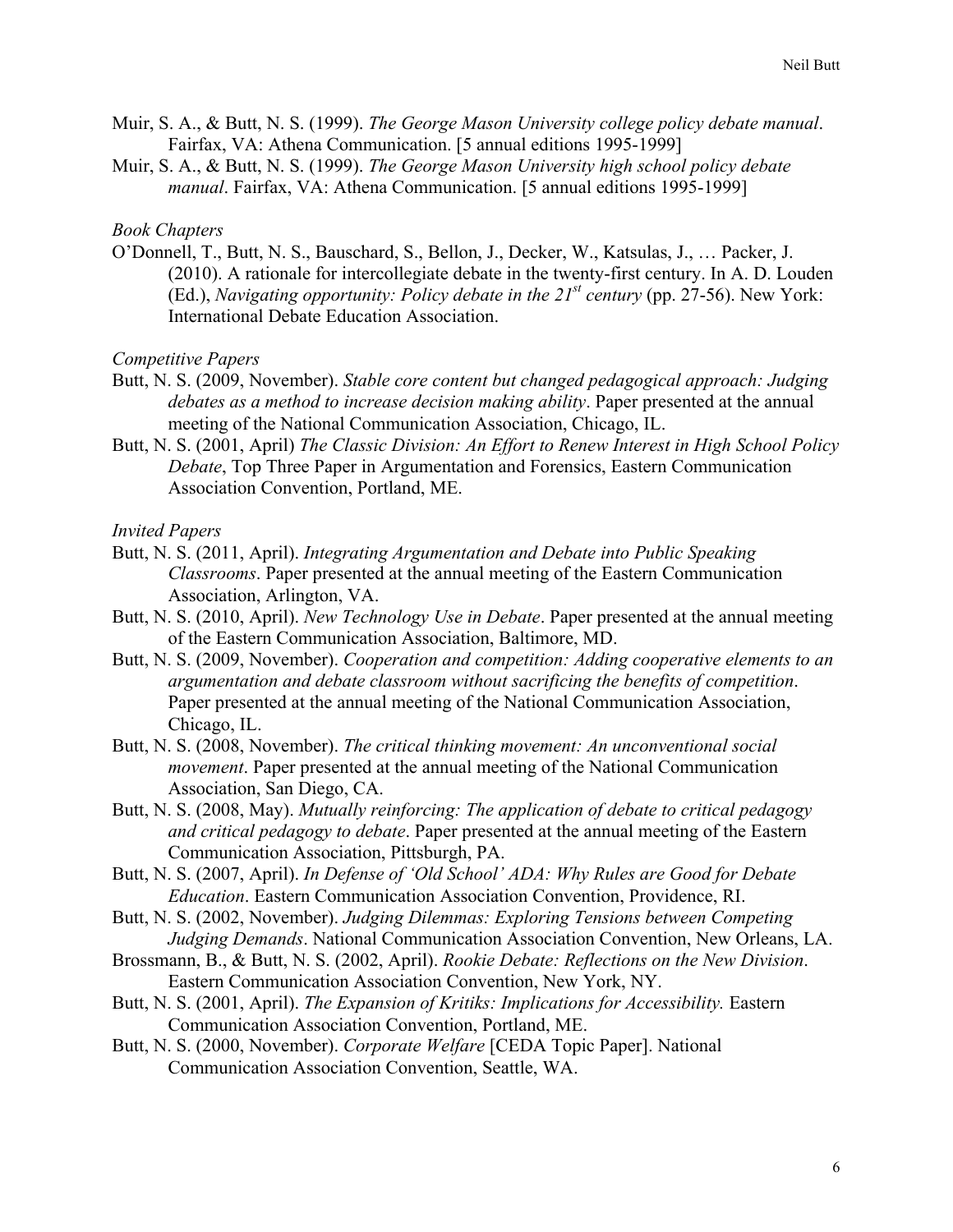- Butt, N. S. (2000, April). *Collegiate Support for Regional High School Debate: The Northern Virginia Example*. Eastern Communication Association Convention, Pittsburgh, PA.
- Butt, N. S. (1999, May). *Cooperation and Competition within Collegiate Policy Debate Communities: Implications for New Debate Programs*. Eastern Communication Association Convention, Charleston, WV.
- Muir, S. A., & Butt, N. S. (1995, November). *Community Perspectives on Critiques.* Report to the National Debate Tournament Committee, presented at the Speech Communication Association Convention, San Antonio TX.

#### *Panels*

- Chair, *Forensics, Debate and Politics*, Eastern Communication Association Convention, Arlington, VA, April 16, 2011.
- Chair, *Coaching, Teaching, and Life*, Eastern Communication Association Convention, Arlington, VA, April 16, 2011.
- Chair/Respondent, *Argumentation and Forensics Pedagogy I: Documented Benefits*, Eastern Communication Association Convention, Arlington, VA, April 14, 2011.
- Chair, *Argumentation and Forensics Pedagogy II: Priorities, Goals, and Practices*, Eastern Communication Association Convention, Arlington, VA, April 14, 2011.
- Panelist, *Is Forensics Meeting the Needs of the Millennial Student?*, Eastern Communication Association Convention, Baltimore, MD, April 24, 2010.
- Panelist, *Stability and Change: Forensics at a Generational Crossroads*, National Communication Association Convention, Chicago, IL, November 14, 2009.
- Panelist, *Re-inventing Connections for High School Debate*, Michigan Association of Speech Communication Convention, Clinton Township, MI, October 3, 2009.
- Panelist, *Searching for Political Identity: Assumptions, Challenges, and Changes*, Michigan Association of Speech Communication Convention, Clinton Township, MI, October 3, 2009.
- Respondent, *The Growing Divide between Competitive Forensics and Academic Life and How to Cross the Divide*, National Communication Association Convention, Chicago, IL, November 16, 2007.
- Panelist, *Contemporary Developments in Political Communication*, Michigan Association of Speech Communication Convention, Hillsdale, MI, October 6, 2007.
- Chair, *Current Issues in Debate Participation: An Intersection of Theoretical, Personal, and Practical Questions*, Eastern Communication Association Convention, Providence, RI, April 26, 2007.
- Panelist, *Expanding Debate Opportunities for High School Students*, National Communication Association Convention, Boston, MA, November 18, 2005.
- Chair, *Adjudicating Debate Rounds: On the Demands of Judging*, National Communication Association Convention, New Orleans, LA, November 21, 2002.
- Chair, *Building Debate Communities: Opportunities for Students New to Debate*, Eastern Communication Association Convention, New York, NY, April 27, 2002.
- Chair, *Recent Changes in Debate: Access, Arguments, Rules, and Trends*, Eastern Communication Association Convention, Portland, ME, April 26, 2001.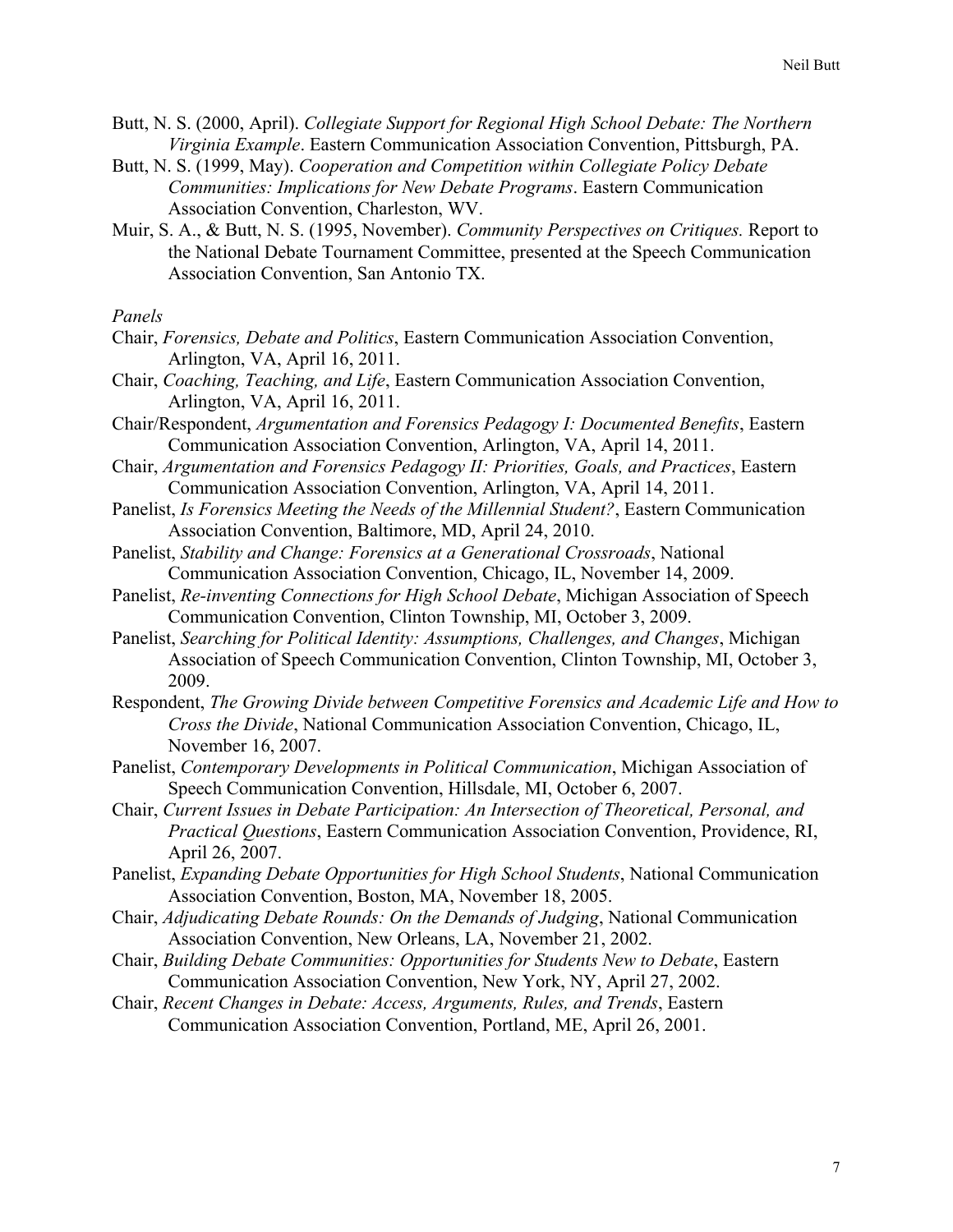# **VI. Service**

*Professional service*

- Chair, Argumentation and Forensics Interest Group, Eastern Communication Association, 2010- 2011.
- Secretary, Argumentation and Forensics Interest Group, Eastern Communication Association, 2001-2002, 2007-2009.
- East Central Representative, Cross Examination Debate Association Executive Council, 2005- 2007.
- Interim Executive Council Representative, Argumentation and Forensics Interest Group, Eastern Communication Association, 2001-2002.

*University Service*

- Chair, Facilities and Equipment Committee, Communication Studies Department, Vanderbilt University, 2016.
- Search Committee for Assistant Director of Debate, 2016.
- Student Representative, Communication Department PhD Enhancement Position Search Committee, Wayne State University, 2007-2008.
- President, Communication Graduate Student Association, Wayne State University, 2007-2008.
- Faculty Liaison, Communication Graduate Student Association, Wayne State University, 2006- 2007.
- Chair, Department of Communications Research Methods Course Committee, John Carroll University, 2002-2005.
- Member, Department of Communications Argumentation and Debate Class Committee, John Carroll University, 2000-2001.

# **VII. Professional Development**

- Getting Ready for Review: Reflecting On and Documenting Your Teaching (Instructors: Allison Pingree, Director, Center for Teaching at Vanderbilt University), September 23, 2010.
- New Horizons for Learning: Teaching Digital Natives (Instructors: Star A. Muir and Janette Kenner Muir), Short Course at Eastern Communication Association Convention, Baltimore, MD, April, 2010.
- Preparing and Submitting an External Grant Proposal Step by Step, Wayne State University Professional and Academic Development Seminar (Instructors: James Barbret, Andrew Feig, Jeffrey Loeb, and Joanne Sobeck), December 18, 2009.
- Setting Expectations in Graduate Education, Wayne State University Professional and Academic Development Seminar (Instructors: Elizabeth Faue and Loraleigh Keashly, February, 2009.
- How to Resolve Conflict between a Student and a Faculty Member, Wayne State University Communication Graduate Student Association Workshop (Instructor: Loraleigh Keashly), February, 2009.
- Communication Activism: Engaged Scholarship (Instructor: Larry Frey), Wayne State University Summer Doctoral Seminar, May 2008.
- Intergroup Communication: Its Ubiquity and Dynamics (Instructor: Howard Giles), Wayne State University Summer Doctoral Seminar, May 2007.